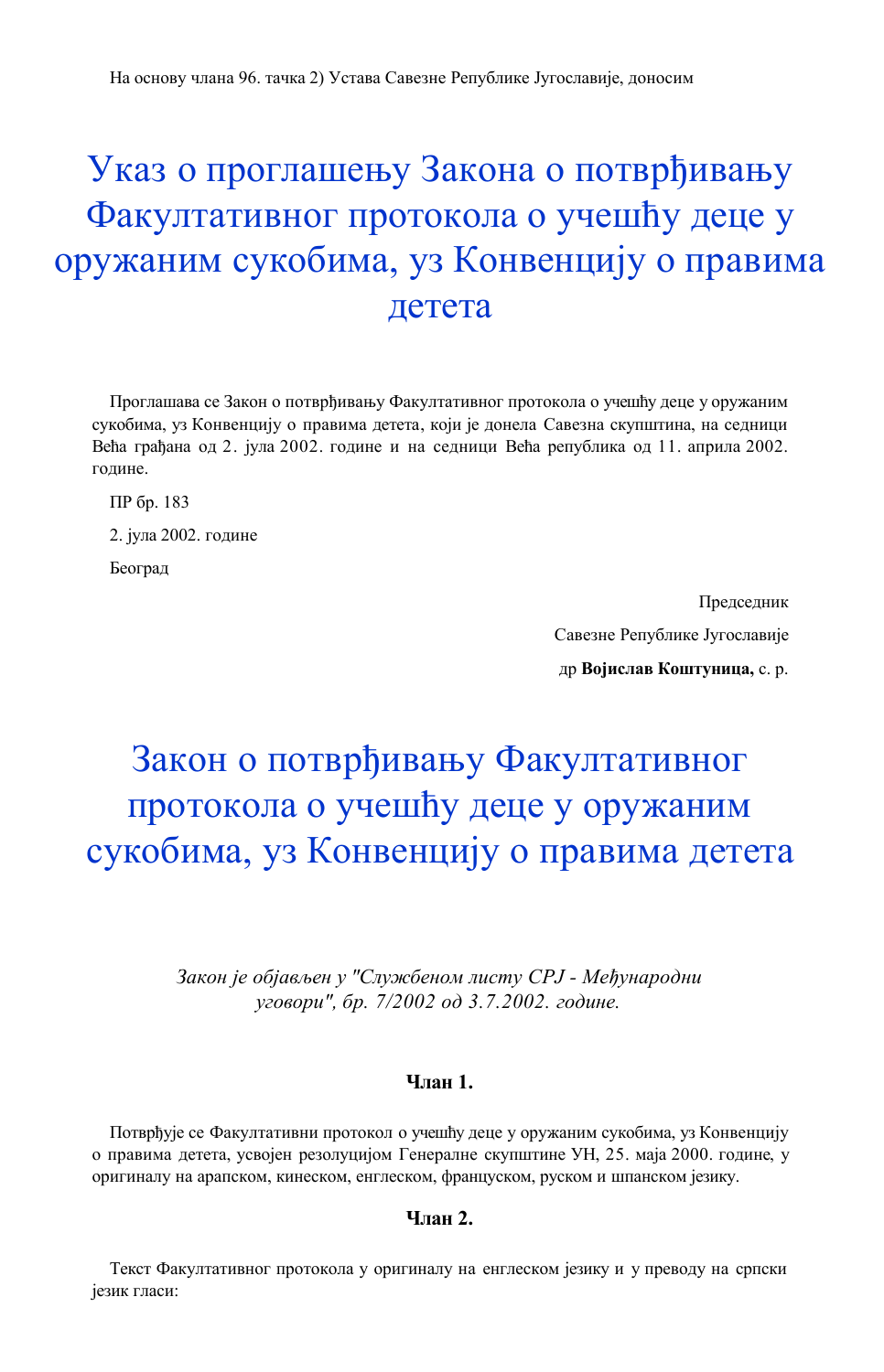# **OPTIONAL PROTOCOL TO THE CONVENTION ON THE RIGHTS OF THE CHILD ON THE INVOLVEMENT OF CHILDREN IN ARMED CONFLICTS**

The States Parties to the present Protocol

Encouraged by the ovewhelming support for the Convention on the Rights of the Child, demonstrating the widespread commitment that exists to strife for the promotion and protection of the rights of the child,

Reaffirming that the rights of children require apecial protection, and calling for continous improvement of the situation of children without distrinction, as well as for their development and education in conditions of peace and security,

Distributed by the harmful and widespread impact of armed conflict on children and the long-term consequences it has for durable peace, security and development,

Condemning the targeting of children in situations of armed conflict and direct attacks on objects protected under international law, including places that generally have a significant presence of children, such as schools and hospitals,

Noting the adoption of the Rome Statute of the International Criminal Court, in particular, the inclusion therein as a war crime, of conscripting or enlisting children under the age of 15 years of using them to participat actively in hostitlities in both international and noninternational armed conflicts,

Considering therefore that to strengthen further the implementation of rights recognized in the Convention on the Rights of the Child there is a need to increase the protection of children from involvement in armed conflict,

Noting that article 1 of the he Convention on the Rights of the Child specifies that, for the purposes of that Convention, a child means every human being below the age of 18 years unless, under the law applicable to the child, majority is attained earlier,

Convinced that an optional protocol to the Convention that raises the age of possible recruitment of persons into armed forces and their participation in hostilities will contribute efectively to be implementation of the principle that the best interests of the child are to be a primary consideration in all actions concerning children,

Noting that the twenty-sixth International Conference of the Red Cross and Red Crescent in December 1995 recommended, inter alia, that parties to conflict take evey feasible step to ensure that chidren below the age of 18 years do not take part in hostilities,

Welcoming the unanimous adoption, in June 1999, or International Labour Organization Convention No. 182 on the Prohibition and Immediate Action for the Elimination of the Worst Forms of Child Labours, which prohibitis, inter alia, forced or compulsory recrutment of children for use in armed conflict,

Condemning with the gravest concern the recruitment, training and use within and across national borders of children in hostilities by armed groups distinct from the armed forces of a State, and recognizing the responsibility of those who recrutit, train and use children in this regard,

Recalling the obligation of each party to an armed conflict to abide by the provisions of international humanitarian law,

Stresing that the present Protocol is withou prejudice to the purposes and principles contained in the Charter of the United Nations, including Article 51, and relevant norms of humanitarian law,

Bearing in mind that conditions of peace and security based on full respect of the purposes and principles contained in the Charter and observance of applicable human rights instruments and indispensable for the full protection of children, in particular during armed conflicts and foreign occupation,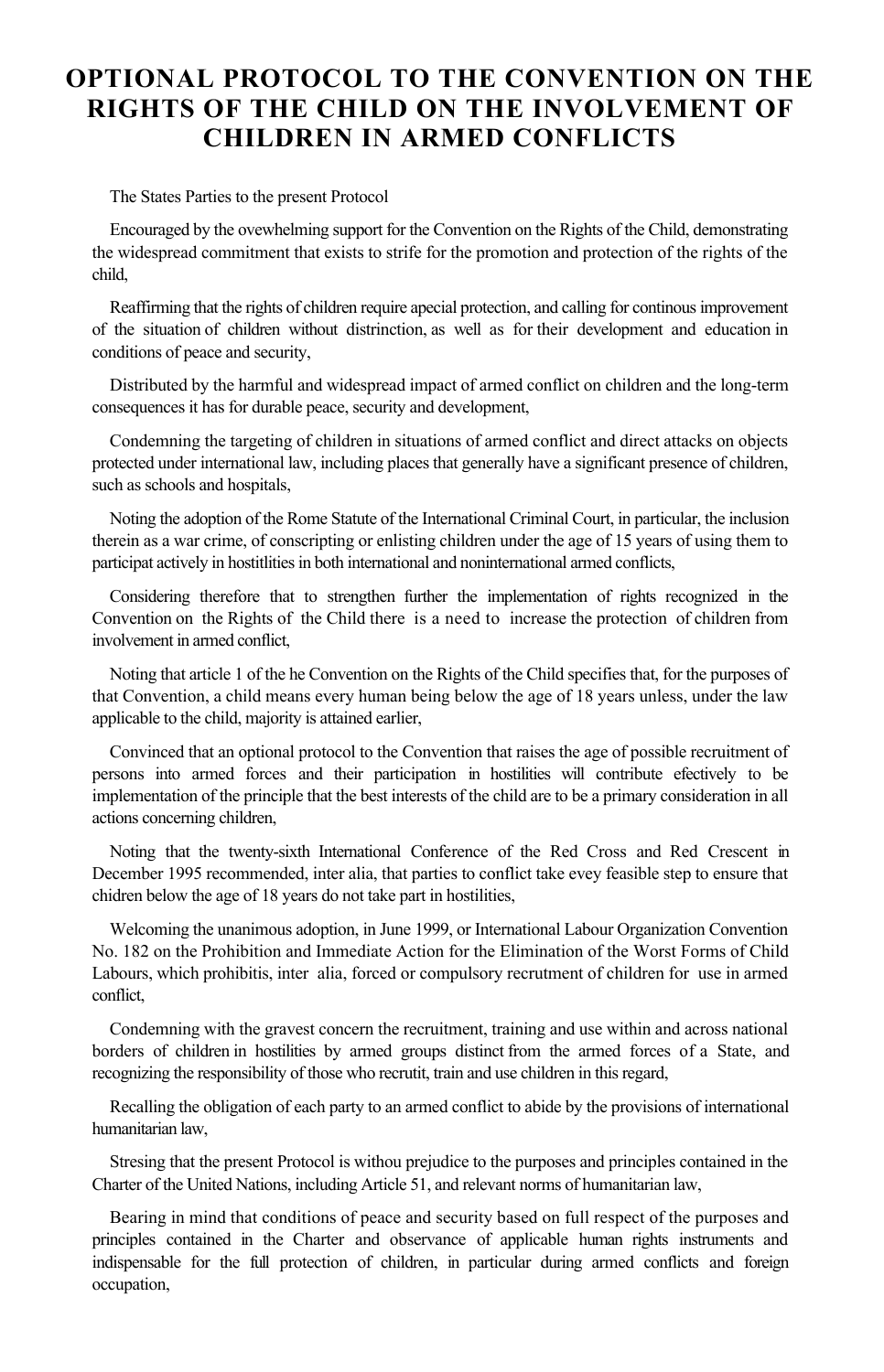Recognizing the special needs of those children who are particularly vulnerable to recruitment or use in hostilities contrary to the present Protocol owing to their economic or socila status or gender,

Mindful of the necessity of taking into consideration the economic, social and political root causes of the involvement of children in armed conflicts,

Convinced of the need to strengthen international cooperation in the implementation of the present Protocol, as well as the physical and psychosocial rehabilitation and social reintegration of children who are victims of armed conflict,

Encouraging the participation of the community and, in particular, children and child victims in the dissemination of informational and educational programmes concerning the implementation of the Protocol,

Have agreed as follows:

### **Article 1**

States Parties shall take all fesible measure to ensure that members of their armed forces who have not attained the age of 18 years do not take a direct part in hostilities.

### **Article 2**

States Parties shall ensure that persons who have not attained the age of 18 years are not compulsorily recruited into their armed forces.

### **Article 3**

1. States Parties shall raise the minimum age for the voluntary recruitement of persons into their national armed forces from that set out in article 38, paragraph 3, of the Convention on the Rights of the Child, taking account of the principles contained in that article and recognizing that under the Convention persons under age of 18 years are entitled to special protection.

2. Each State Party shall deposit a binding declaration upon ratification f or accession to the present Protocol that sets forth the minimum age at which if will permit voluntary recruitment into its national armed forces and a description of the safeguards it has adopted to ensure that such recruitment is not forced or coerced.

3. States Parties that permit voluntary recruitment into their national armed forces under the age of 18 years shall maintain safeguards to ensure, as a minimum, that:

(a) Such recruitment is genuinely voluntary;

(b) Such recruitment is carried out with the informed consent of the persons parents or legal guardians;

(c) Such person provide reliable proof of age prior to acceptance into national military service.

4. Each State Party may strenghten its declaration at any time by notification to that effect addressed to the Secretary-General of the United Nations, who shall inform all States Parties. Such notification shall take effect on the date on which it is received by the Secretary-General.

5. The requirement to raise the age in paragraph 1 of the present article does not apply to schools operated by or under the control of the armed forces of the States Parties, in keeping with articles 28 and 29 of the Convention on the Rights of the Child.

### **Article 4**

1. Armed groups that are distinct from the armed forces of a State should not, under any circumstances, recruit or use in hositlities persons under the age of 18 years.

2. States Parties shall take all feasible measures to prevent such recruitment and use, including the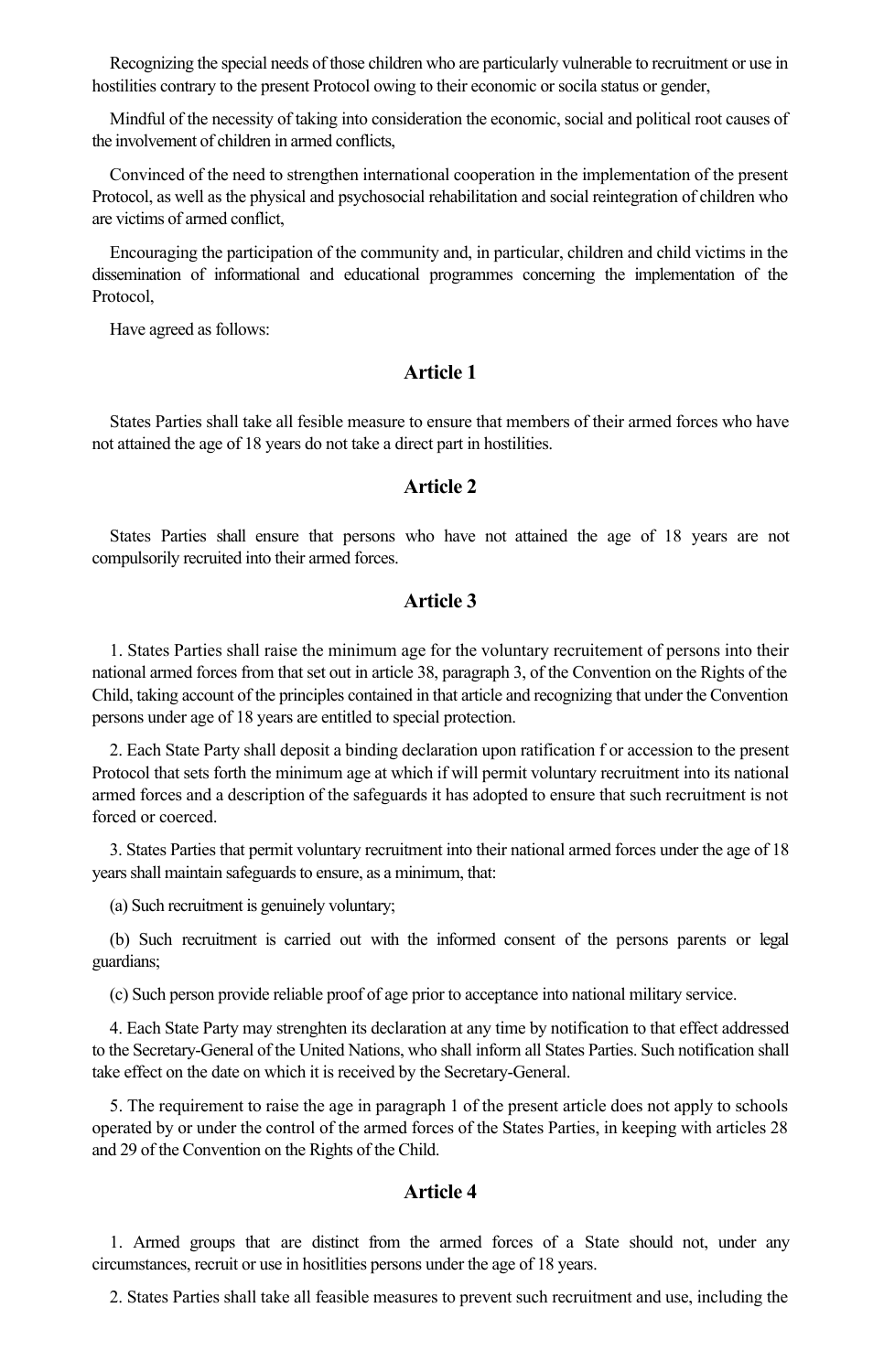adoption of legal measures necessary to prohibit and criminalize such practices.

3. The application of the present article shall not effect the legal status of any party to an armed conflict.

# **Article 5**

Nothing in the present Protocol shall be construed as precluding provisions in the law of a State Party or in international instruments and international humanitarian law that are more conductive to the realization of the rights of the child.

# **Article 6**

1. Each State Party shall take all necessary legal, administrative and other measures to ensure the effective implementation and enforcement of the provisions of the present Protocol within its jurisdiction.

2. States Parties undertake to make the principles and provisions of the present Protocol widely known and promored by appropriate means, to adults and children alike.

3. States Parties shall take all feasible measures to ensure that persons within their jurisdiction recruited or used in hostilities contrary to the present Protocol are demobilized or otherwise released from service. States Parties shall, when necessary, accord to such persons all appropriate assistance for their physical and psyhological recovery and their social reintegration.

### **Article 7**

1. States Parties shall cooperate in the implementation of the present Protocol, including in the prevention of any activity contrary thereto and in the rehabilitation and social reintegration of persons who are victims of acts contrary thereto, including through technical cooperation and financial assistance. Such assistance and cooperation will be undertaken in consultation with the States Parties concerned and the relevant international organizations.

2. States Parties in a position to do so shall provide such assitance through existing multilateral, bilateral or other programmes or, inter alia, through a voluntary fund established in accordance with the rules of the General Assembly.

### **Article 8**

1. Each State Party shall, within two years following the entry into force of the present Protocol for that State Party, submit a report to the Committee on the Rights of the Child providing comprehensive information on the measures it has taken to implement the provisions of the Protocol, including the measures taken to implement the provisions on participation and recruitment.

2. Following the submission of the comprehensive report, each State Party shall include in the reports they submit to the Committee on the Rights of the Child, in accordance with article 44 of the Convention, any further information with respect to the implementation of the present Protocol. Other States Parties to the protocol shall submit a report every five years.

3. The Committee on the Rights of the Child may request from States Parties further information relevant to the implementation of the present Protocol.

### **Article 9**

1. The present Protocol is open for signature by any State that is a Party to the Convention of has signed it.

2. The present Protocol is subject to ratification and is open to accession by any State. Instruments of ratification or accession shall be deposited with the Secretary-General of the United Nations.

3. The Secretary-General, in his capacity as depositary of the Convention and the Protocol, shall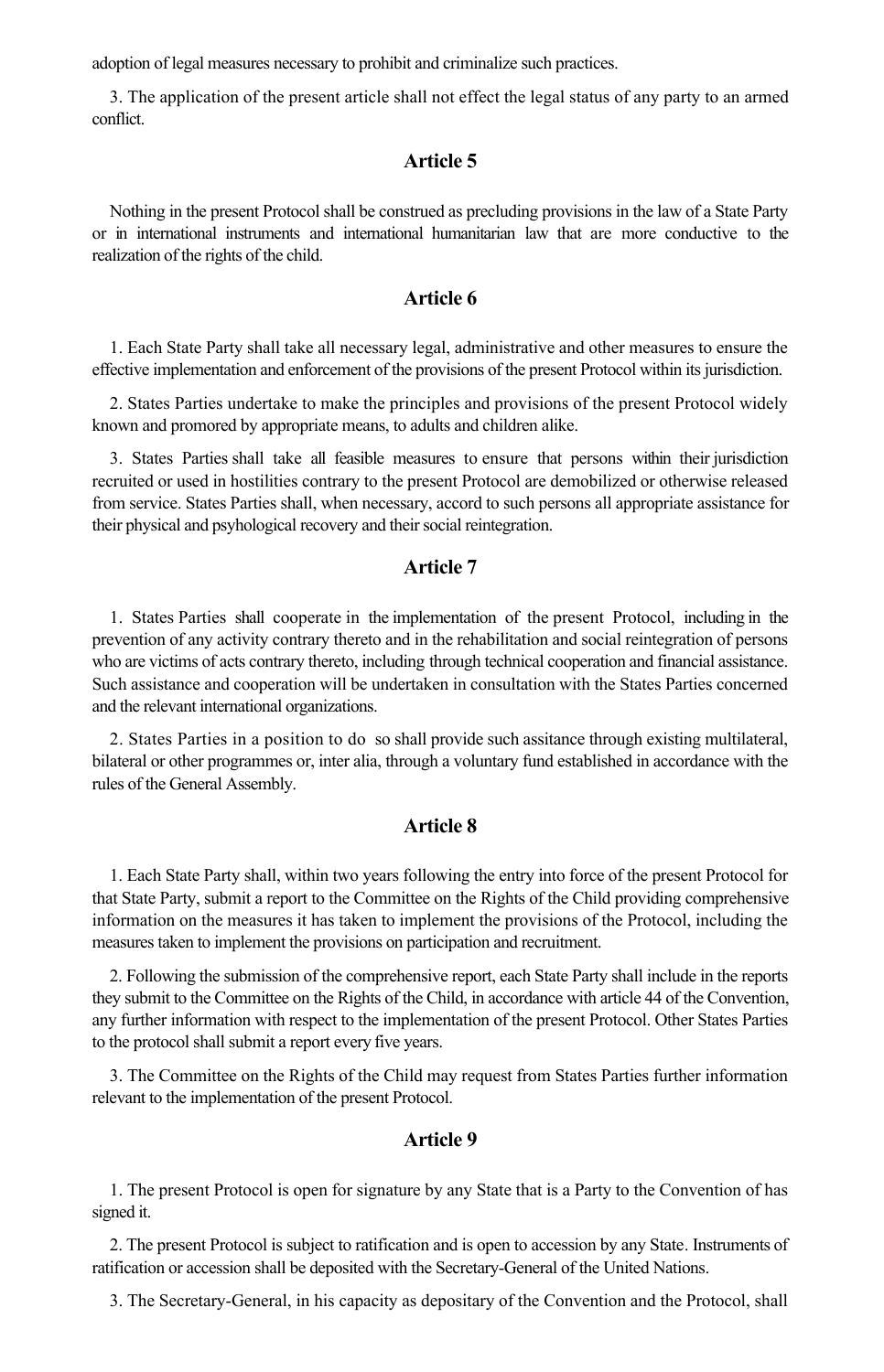inform all States Parties to the Convention and all States that have signed the Convention of each instrument of declaration pursuan to article.

### **Article 10**

1. The present Protocol shall enter into force three months after the deposit of the tenth instrument of ratification or accession.

2. For each State ratifying the present Protocol or acceding to it after its entry into force, the Protocol shall enter into force one month after the date of the deposit of its own instrument of ratification or accession.

# **Article 11**

1. Any State Party may denounce the present Protocol at any time by written notification to the Secretary-General of the United Nations, who shall thereafter inform the other States Parties to the Convention and all States that have signed the Convention. The denunciation shall take effect one year after the date of receipt of the notification by the Secretary-General. If, hower, on the expiry of that year the denouncing State Party is engaged in armed conflict, the denunciation shall not take effect before the end of the armed conflict.

2. Such a denunciation shall not have the efect of releasing the State Party from its obligations under the present Protocol in regard to any act that occurs prior to the date on which the denunciation becomes effective. Nor shall such a denunciation prejudice in any way the continued consideration of any matter that is already under consideration by the Committee on the Rights of the Child prior to the date on which the denunciation becomes.

### **Article 12**

1. Any State Party may propose an amendment and file it with the Secretary-General of the United Nations. The Secretary-General shall thereupon communicate to proposed amendment to States Parties with a request that they indicate whther they favour a conference of States Parties for the purpose of considering and voting upon the proposals. In the event that, within four months from the date of such communication, at least one third of the States Parties favour such a conference, the Secretary-General shall convine the conference under the auspices of the United Nations. Any amendment adopted by a majority of States Parties present and voting at the conference shall be submitted to the General Assembly of the United Nations for approval.

2. An amendment adopte in accordance with paragraph 1 of the present article shall enter into force when it has been approved by the General Assembly and accepted by a two-thirds majority of States Parties.

3. When an amendment enters into force, it shall be binding on those States Parties that have accepted it, other States Parties still being bound by the provisions of the present Protocol and any earlier amendments they have accepted.

## **Article 13**

1. The present Protocol, of which the Arabic, Chinese, English, French, Russian and Spanish texts are equally authentic, shall be deposited in the archives of the United Nations.

1. The Secretary-General of the United Nations shall transmit certified copies of the present Protocol to all States Parties to the Convention and all States that have signed the Convention.

# **ФАКУЛТАТИВНИ ПРОТОКОЛ О УЧЕШЋУ ДЕЦЕ У ОРУЖАНИМ СУКОБИМА УЗ КОНВЕНЦИЈУ О ПРАВИМА ДЕТЕТА**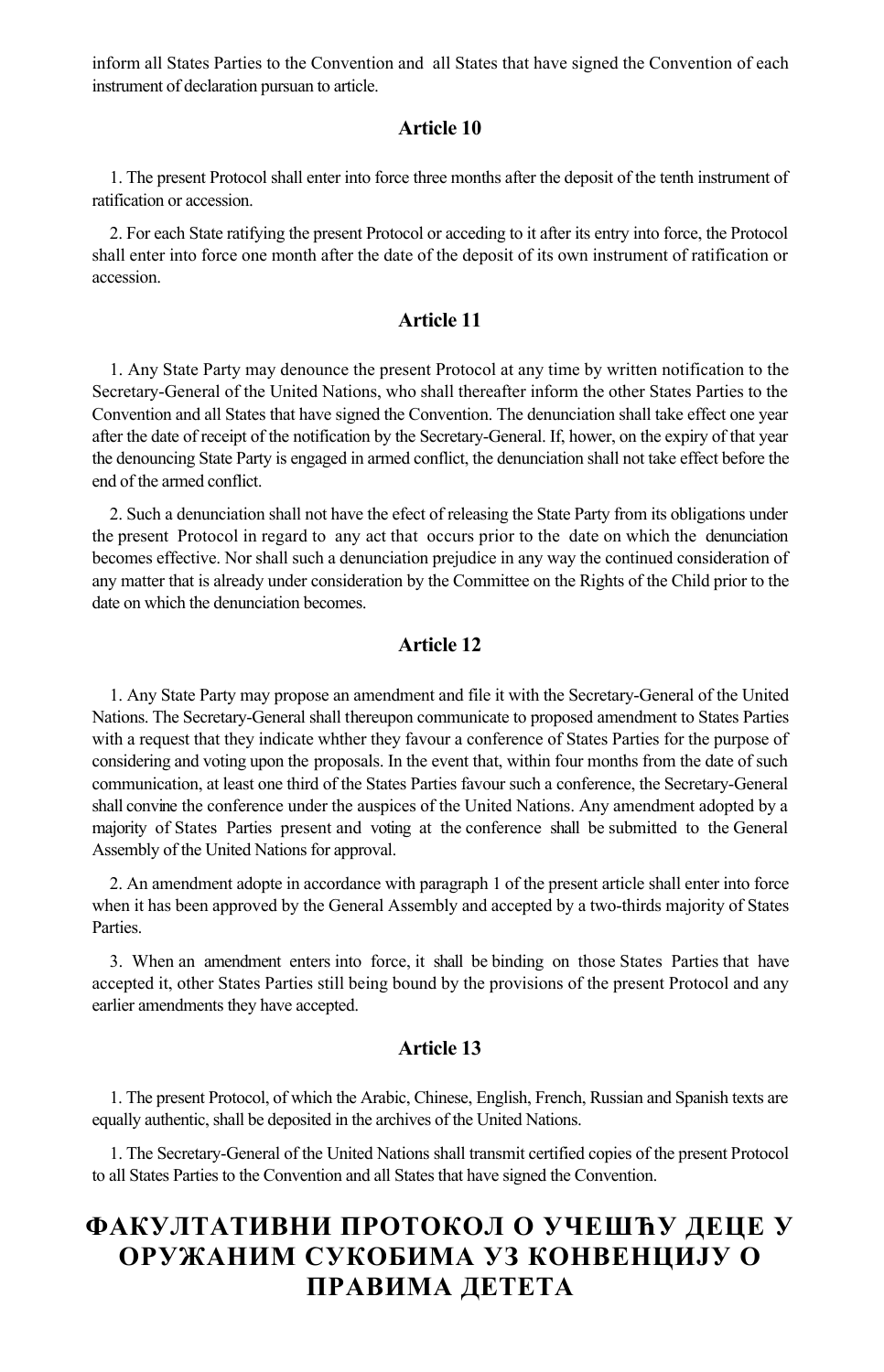Државе уговорнице овог Протокола,

Подстакнуте великом подршком Конвенцији о правима детета, показујући општу решеност у настојању за унапређење и заштиту права детета,

Поново потврђујући да права деце захтевају специјалну заштиту и позивајући на непрестано побољшање положаја деце без разлике, као и на њихов развој и образовање у условима мира и безбедности,

Узнемирене због штетног и широко распрострањеног сукоба на децу и дугорочних последица које такав сукоб има на трајан мир, безбедност и развој,

Осуђујући одабирање деце за циљеве у ситуацијама оружаног сукоба и директне нападе на објекте који су заштићени међународним правом, укључујући места где обично борави знатан број деце, као што су школе и болнице,

Констатујући усвајање Римског статута Међународног кривичног суда, посебно квалификовање регрутације или мобилизације деце која су млађа од 15 година или коришћење деце за активно учешће у непријатељствима у међународним и немеђународним оружаним сукобима као ратног злочина,

Сматрајући зато да ради јачања даље имплементације права признатих Конвенцијом о правима детета постоји потреба да се повећа заштита деце од учествовања у оружаном сукобу,

Констатујући да је у члану 1. Конвенције о правима детета утврђено да је, за потребе те Конвенције, дете свако људско биће које није навршило осамнаест година живота, уколико се, по закону који се примењује на дете, пунолетство не стиче раније,

Уверене да ће факултативни протокол уз Конвенцију којим се подиже старосна граница за регрутовање лица у оружане снаге и њихово учешће у непријатељствима, ефикасно допринети спровођењу принципа да ће у свим активностима које се тичу деце, најбољи интереси детета бити од првенственог значаја,

Констатујући да је на двадесет шестој међународној конференцији Црвеног крста и Црвеног полумесеца у децембру 1995. између осталог препоручено да стране у сукобу предузимају све могуће кораке како би се обезбедило да деца млађа од 18 година не учествују у непријатељствима,

Поздравајући једногласно усвајање, у јуну 1999. Конвенције бр. 182. Међународне организације рада о забрани и хитним акцијама за укидање најгорих облика дечјег рада, којом се, између осталог, забрањује присилна или обавезна регрутација деце ради њиховог искоришћавања у оружаном сукобу,

Осуђујући са највећом забринутошћу, регрутацију, обучавање и искоришћавање, унутар и изван државних граница, деце у непријатељствима од стране оружаних група које нису оружане снаге државе и признајући одговорност оних који регрутују, обучавају и користе децу у ове сврхе,

Подсећајући на обавезу сваке стране у оружаном сукобу да се придржава одредаба међународног хуманитарног права,

Наглашавајући да овај протокол није у супротности са циљевима и принципима садржаним у Повељи Уједињених нација, укључујући члан 51. и релевантним нормама хуманитарног права,

Имајући на уму да услови мира и безбедности, засновани на пуном поштовању циљева и принципа садржаним у Повељи и поштовање важећих инструмената о људским правима представљају незаобилазни фактор за пуну заштиту деце, нарочито током оружаног сукоба, и стране окупације,

Признајући посебне потребе деце која су због свог економског или социјалног статуса или пола нарочито подложна регрутацији или искоришћавању у непријатељствима у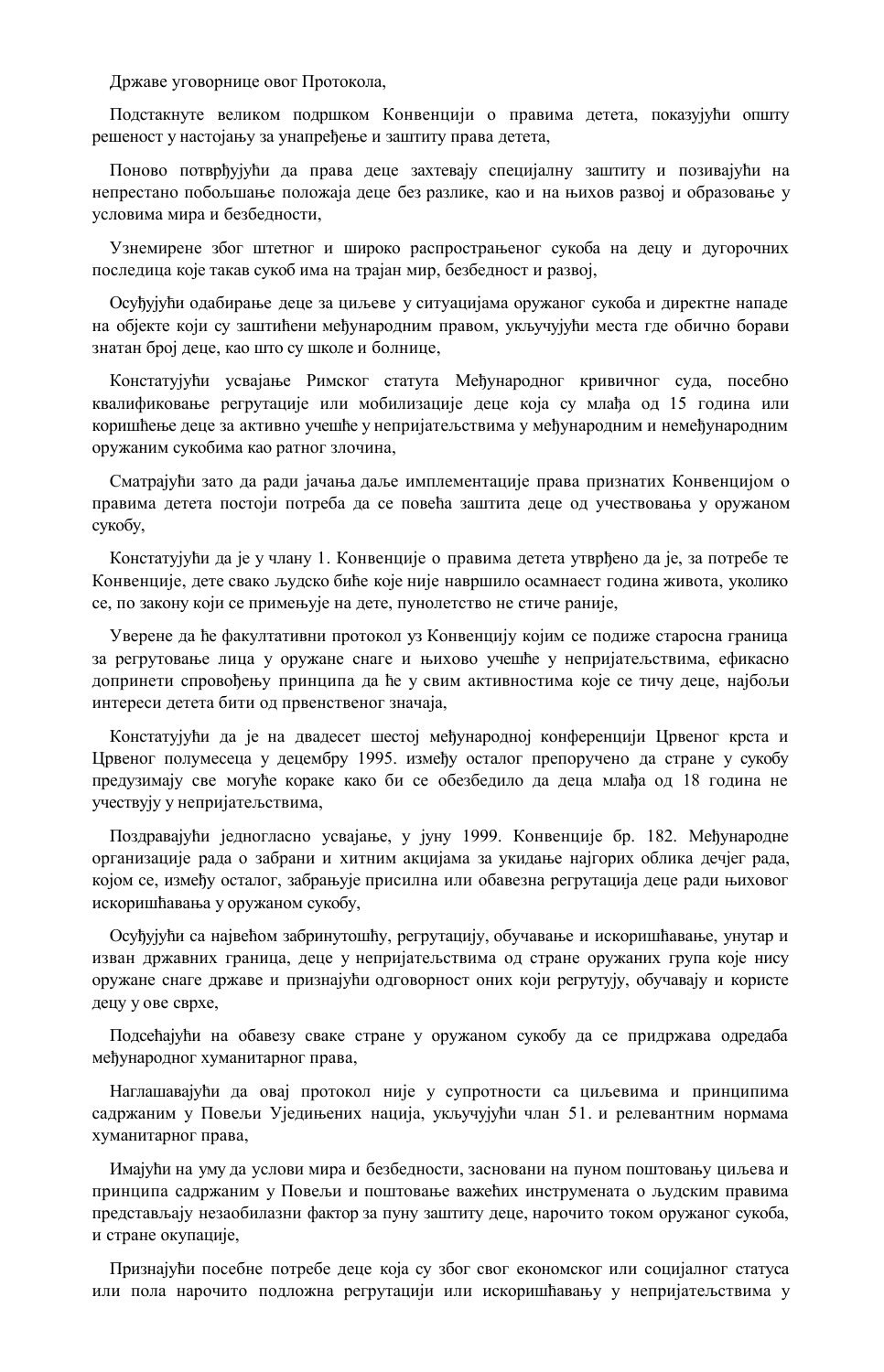супротности са овим Протоколом,

Имајући на уму нужност уважавања суштинских, економских, социјалних и политичких разлога за укључивање деце у оружане сукобе,

Уверене у потребу јачања међународне сарадње у спровођењу овог Протокола, као и физичке и психосоцијалне рехабилитације и друштвене реинтеграције деце која су жртве оружаног сукоба,

Подстичући учешће заједнице и, нарочито, деце и детета жртве у ширењу информативних и образовних програма који се тичу спровођења Протокола сагласиле су се о следећем:

# **Члан 1.**

Државе уговорнице ће предузети све могуће мере како би се обезбедило да припадници њихових оружаних снага који још нису навршили 18 година не узимају директно учешће у непријатељствима.

# **Члан 2.**

Државе уговорнице ће обезбедити да лица која још нису навршила 18 година не подлежу обавезној регрутацији у своје оружане снаге.

# **Члан 3.**

1. Државе уговорнице ће подићи минималну старосну границу за добровољну регрутацију лица у своје државне оружане снаге у односу на ону постављену у члану 38. став 3. Конвенције о правима детета, имајући у виду принципе садржане у том члану и признајући да, у складу са Конвенцијом, лица млађа од 18 година имају право на посебну заштиту.

2. Свака држава уговорница ће депоновати обавезујућу изјаву након ратификације, или приступања овом Протоколу, у којој ће предвидети минималну старосну границу од које ће бити дозвољена добровољна мобилизација у њене државне оружане снаге као и опис гаранција које је она усвојила како би се обезбедило да таква мобилизација не буде принудна или присилна.

3. Државе уговорнице које дозволе добровољну регрутацију у своје државне оружане снаге лицима млађим од 18 година, гарантоваће да ће као минимум обезбедити да:

а) таква регрутација буде стварно добровољна,

б) таква регрутација буде спроведена уз изричити пристанак родитеља или законског старатеља тог лица,

ц) су та лица у потпуности информисана о обавезама које произлазе из такве војне службе,

д) та лица обезбеде поуздан доказ о својим годинама пре него што буду примљена у државну војну службу.

4. Свака држава уговорница може у било ком тренутку да поткрепи своју изјаву, упућивањем обавештења о томе Генералном секретару Уједињених нација који ће обавестити све државе уговорнице. Такво обавештење ће ступити на снагу даном пријема од стране Генералног секретара.

5. Захтев за подизање старосне границе из става 1. овог члана не односи се на школе којима руководе или су под контролом оружаних снага државе уговорнице, уз примену чланова 28. и 29. Конвенције о правима детета.

### **Члан 4.**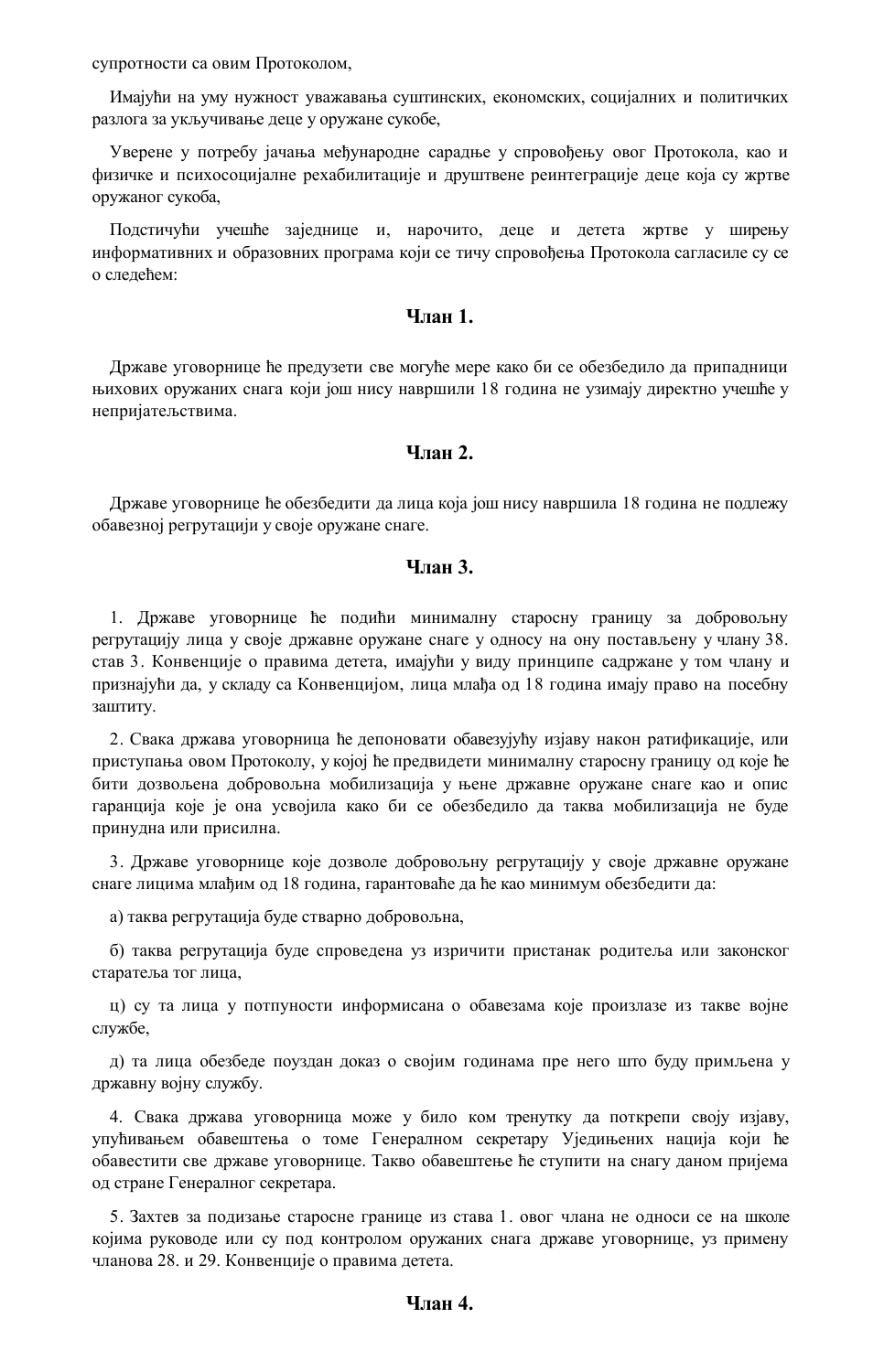1. Оружане групе које нису оружане снаге државе, не би требало под било којим околностима да регрутују или искоришћавају у непријатељствима лица млађа од 18 година.

2. Државе уговорнице ће предузети све могуће мере да спрече регрутацију и искоришћавање, укључујући усвајање неопходних законских мера да такве поступке забране или квалификују као кривично дело.

3. Примена овог члана неће утицати на правни статус било које стране у оружаном сукобу.

### **Члан 5.**

Ништа се из овог Протокола неће сматрати основом за искључивање одредаба права државе уговорнице или међународних инструмената или међународног хуманитарног права које су погодније за остваривање права детета.

# **Члан 6.**

1. Свака држава уговорница ће предузети све неопходне законске, административне и друге мере како би се, у оквиру њене надлежности обезбедило делотворно спровођење одредаба овог Протокола.

2. Државе уговорнице се обавезују да принципе и одредбе овог Протокола учине широко познатим и да их промовишу путем одговарајућих средстава како одраслима, тако и деци.

3. Државе уговорнице ће предузети све могуће мере да обезбеде да лица која су у оквиру њене надлежности регрутована и искоришћавања у непријатељствима, у супротности са овим Протоколом, буду демобилисана или на други начин отпуштена из војне службе.

4. Државе уговорнице ће, када буде неопходно, таквим лицима пружити сву одговарајућу помоћ за њихов физички и психички опоравак и друштвену реинтеграцију.

# **Члан 7.**

1. Државе уговорнице ће сарађивати у спровођењу овог Протокола, укључујући и у спречавању свих активности које су у супротности с Протоколом, и у рехабилитацији и друштвеној реинтеграцији лица које су жртве активности које су у супротности с протоколом, укључујући техничку сарадњу и финансијску помоћ. Ова помоћ и сарадња ће се одвијати уз консултацију са заинтересованим државама уговорницама и релевантним међународним организацијама.

2. Државе уговорнице које имају могућност да то учине, пружиће ову помоћ кроз постојеће мултилатералне, билатералне или друге програме или, између осталог, кроз добротворни фонд који би био установљен у складу с правилима Генералне скупштине.

# **Члан 8.**

1. Свака држава уговорница ће, у року од две године од ступања на снагу овог Протокола за дотичну државу уговорницу, поднети извештај Комитету за права детета у коме ће пружити свеобухватне информације о мерама које је предузела за спровођење одредаба везаних за учешће и регрутацију.

2. Након подношења свеобухватног извештаја, свака држава уговорница ће у извештаје који се подносе Комитету за права детета, у складу са чланом 44. Конвенције, укључити и све друге информације везане за спровођење Протокола. Друге државе уговорнице Протокола подносиће извештај једном у пет година.

3. Комитет за права детета може да тражи од држава уговорница додатне информације које су битне за спровођење овог Протокола.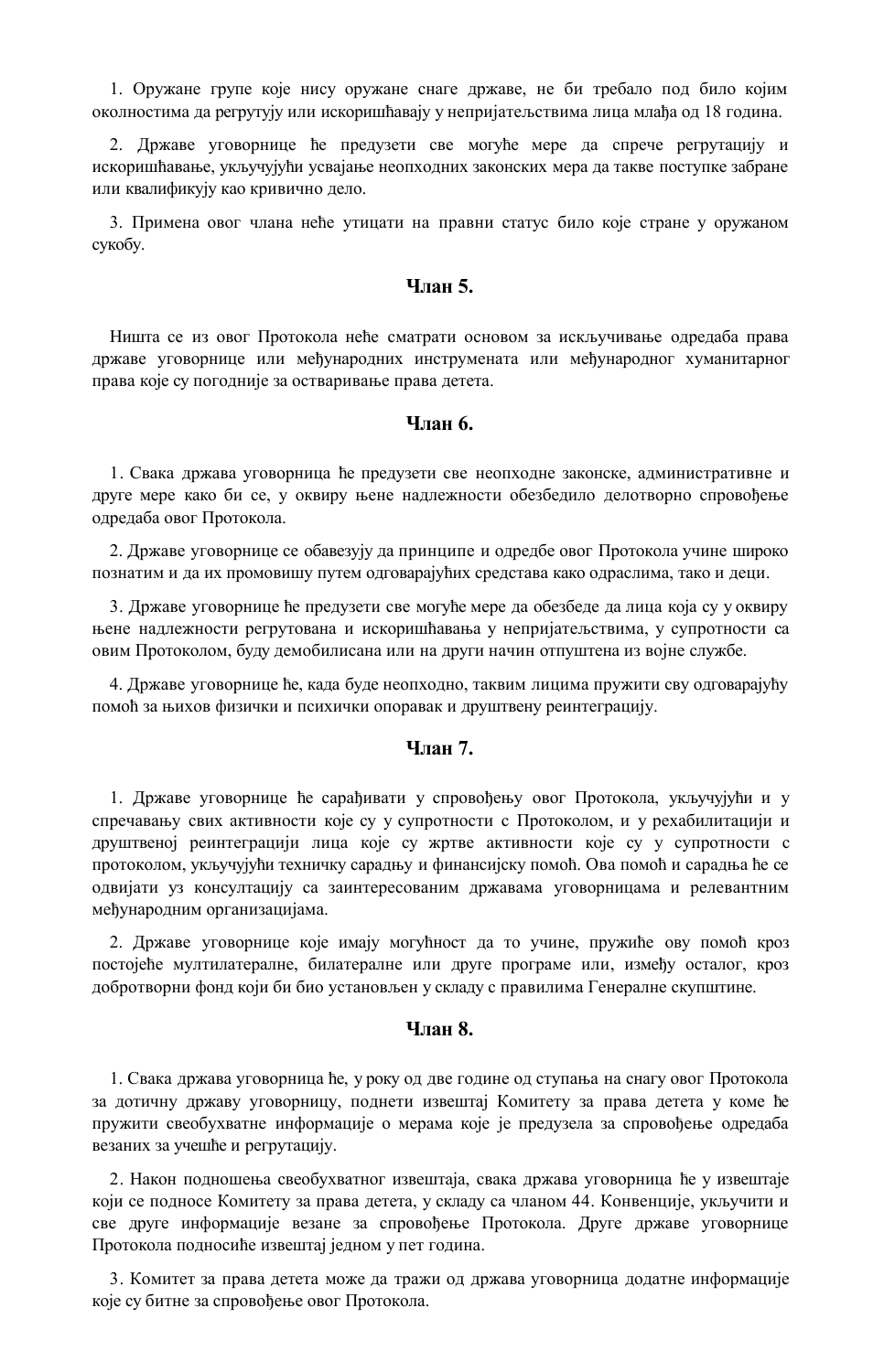### **Члан 9.**

1. Овај Протокол је отворен за потпис свим државама које су уговорнице или потписнице Конвенције.

2. Овај Протокол подлеже ратификацији или је отворен за приступање свакој држави. Инструменти о ратификацији или приступању биће депоновани код Генералног секретара Уједињених нација.

3. Генерални секретар, у својству депозитара Конвенције и Протокола, обавестиће све државе уговорнице Конвенције и све државе које су потписале Конвенцију о сваком инструменту у коме је садржана изјава у складу с чланом 3.

# **Члан 10.**

1. Овај Протокол ће ступити на снагу 3 месеца након депоновања десетог инструмента о ратификацији или приступању.

2. За сваку државу која ратификује овај Протокол или му приступи након његовог ступања на снагу, Протокол ће ступити на снагу месец дана након датума депоновања њеног инструмената о ратификацији или приступању те државе.

### **Члан 11.**

1. Свака држава уговорница може да откаже овај Протокол у било ком тренутку писменим обавештењем упућеним Генералном секретару Уједињених нација, који ће након тога обавестити друге државе уговорнице Конвенције и све државе које су је потписале. Отказивање ће ступити на снагу годину дана након датума пријема обавештења од стране Генералног секретара. Уколико, међутим, након истека те године, држава која отказује Протокол уђе у оружани сукоб, отказивање неће ступити на снагу пре окончања оружаног сукоба.

2. Такво отказивање неће имати дејство у односу на ослобођење државе уговорнице обавеза из овог Протокола у погледу било каквог чина који се деси пре датума ступања на снагу отказивања. То отказивање такође ни на који начин неће ићи на штету разматрању неког питања које је Комитет о правима детета започео пре датума ступања на снагу отказивања.

### **Члан 12.**

1. Свака држава уговорница може да предложи амандман и да га достави Генералном секретару Уједињених нација. Генерални секретар ће потом проследити предложени амандман државама уговорницама са захтевом да укажу да ли желе конференцију држава уговорница у циљу разматрања и гласања о предлозима. У случају да се, у року од четири месеца од датума слања предлога, најмање једна трећина држава уговорница определи за такву конференцију, Генерални секретар ће сазвати конференцију под покровитељством Уједињених нација. Сваки амандман усвојен већином гласова присутних држава уговорница које су гласале на конференцији биће поднет на одобрење Генералној скупштини Уједињених нација.

2. Амандман усвојен у складу са ставом 1. овог члана ће ступити на снагу када га одобри Генерална скупштина и када га прихвате две трећине држава уговорница.

3. Када амандман ступи на снагу, обавезиваће оне државе уговорнице које су га прихватиле, док ће остале државе уговорнице и даље бити обавезане одредбама овог Протокола и било којим ранијим амандманом који су прихватиле.

# **Члан 13.**